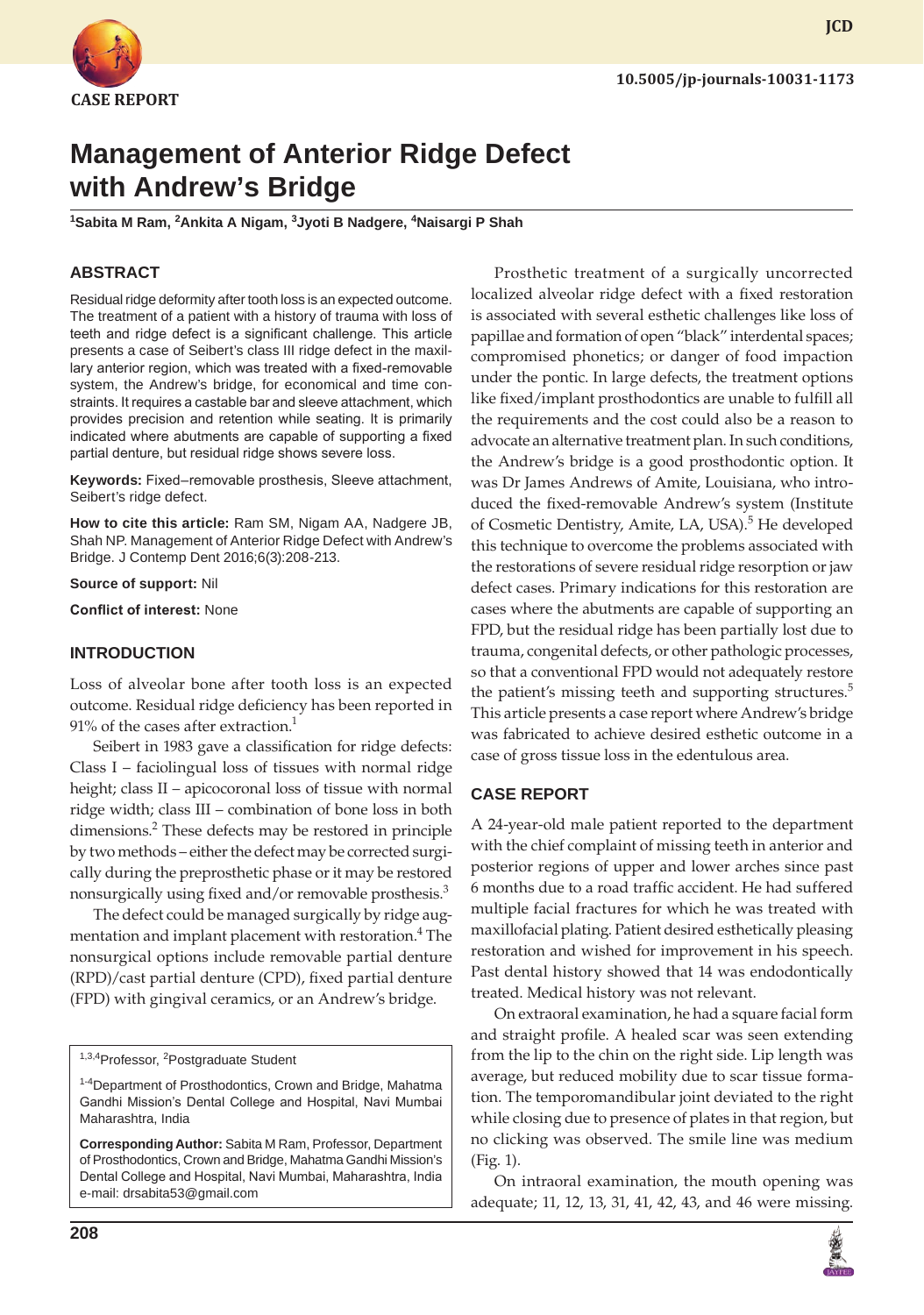

**Fig. 1:** Extraoral image

A large Seibert's class III defect was seen in the maxillary anterior region, which was 5 mm in the apicocoronal and 3 mm in the buccolingual dimension. A smaller Seibert's class III defect was seen in the mandibular anterior region where it was 3 mm in the apicocoronal and 3 mm in the buccolingual dimension; 14 was endodontically treated; 21 had increased proclination. The abutment teeth had adequate clinical crown height and the remaining dentition was periodontally healthy. As anterior teeth were absent, the posterior teeth showed group function occlusion (Figs 2A to C). Preoperative orthopantograph showed that severe bone loss was present in the region of missing

#### *Management of Anterior Ridge Defect with Andrew's Bridge*

teeth. Adequate bone support with positive architecture with remaining dentition was observed. Plates were seen in the body of the mandible in close proximity to the roots of 44 and 45, which were physiologically mobile. Plates were also seen in maxillae and zygomatic arch area (Fig. 3). On intraoral periapical radiograph, the prospective abutment teeth adjacent to the edentulous area were sound with good crown – root ratio.

Diagnostic casts of both the arches were made using irreversible hydrocolloid impression material. A facebow record was taken and casts mounted on a semiadjustable articulator for diagnostic purpose and planning. A diagnostic wax-up was carried out to visualize the tooth position and soft tissue contour in patient's mouth prior to planning of the prosthesis, and the group function occlusion was maintained (Fig. 4). Treatment options available were RPD, CPD, FPD with gingival ceramics or gingival molds, and bone augmentation with implant placement. Various treatment options were discussed with the patient.

According to diagnostic evaluation and patient consideration, the following treatment was planned. As a severe loss of hard and soft tissues was observed in the maxillary anterior region, the patient was unwilling to undergo block graft with implant placement; hence, an alternate treatment plan for the patient was an Andrew's bridge which would be a fixed – removable prosthesis. For mandibular missing anterior teeth, a 5-unit fixed



**Figs 2A to C:** Intraoral image





**Fig. 3:** Orthopantograph **Fig. 4:** Diagnostic trial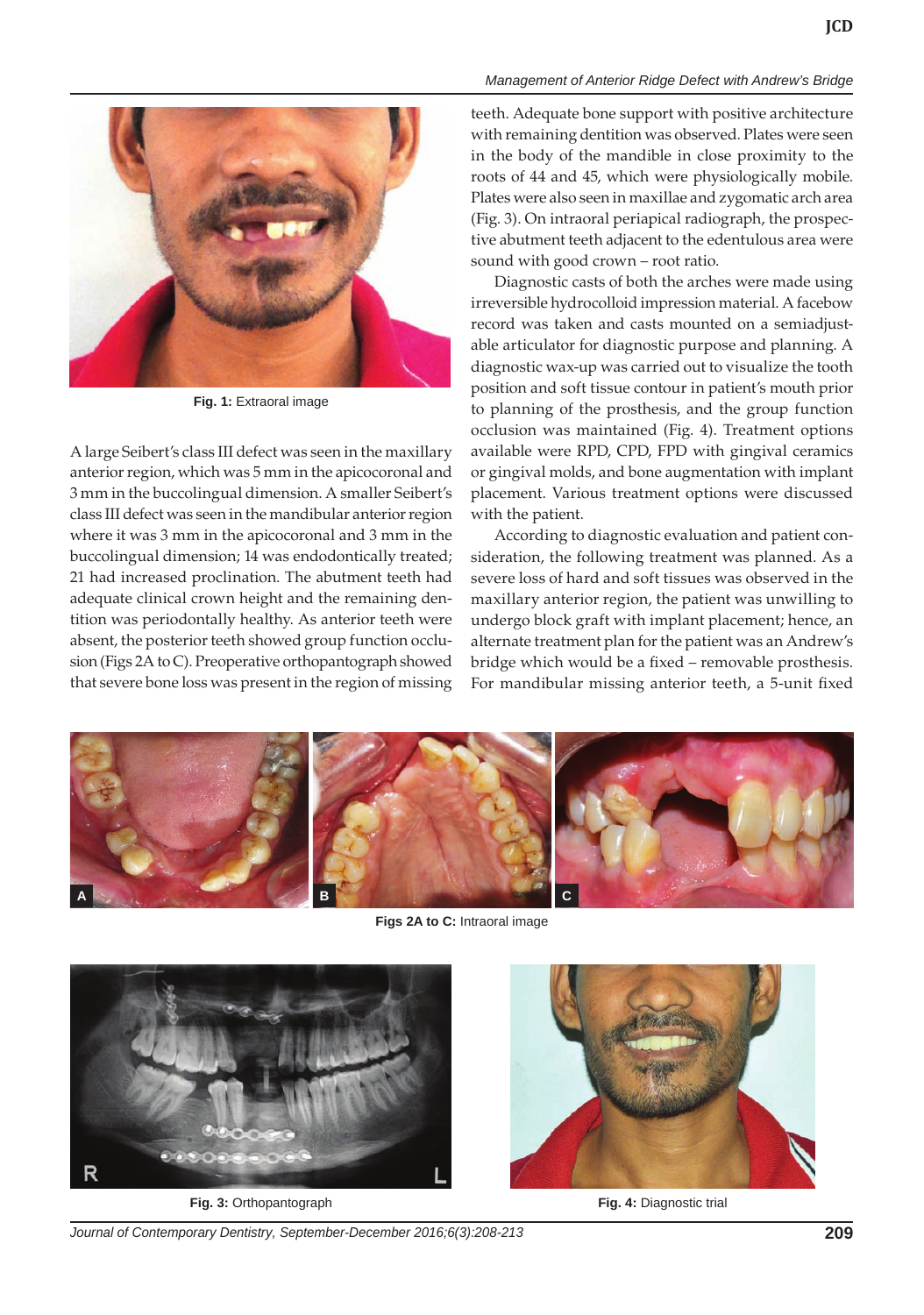

**Figs 5A and B:** Tooth preparation and retraction

prosthesis, porcelain fused to metal restorations with gingival ceramics with 32 and 44 as abutments was planned. The amount of loss of hard and soft tissue was not as much as that of the maxillary anterior region, so it was a feasible option. A 3-unit fixed porcelain fused to metal prosthesis was planned for the mandibular posterior region with 45 and 47 as abutments.

A multidisciplinary treatment was planned for the patient, which involved periodontic management, endodontic treatment, and prosthetic rehabilitation.

Scaling and polishing of both the arches was carried out. Intentional endodontic treatment was required with 21 so that the proclination could be decreased in final prosthesis. Intentional endodontic treatment was also required for 44 and 45 due to its close proximity to the plates underneath, which would eventually cause them to become nonvital. Shade selection was done for the natural teeth present.

For Andrew's bridge, tooth preparation of 11 to 14 was done to receive porcelain fused to metal retainers. For the mandibular arch fixed prosthesis, tooth preparation of 32, 44, 45, and 47 was done to receive porcelain fused to metal retainers. Equicrevicular finish lines were given. After preparation of teeth in both the arches, gingival dilation by chemicomechanical method using 15% aluminum chloride hemostatic agent and 000 retraction cord was done (Figs 5A and B). Final impressions were made with putty wash technique in addition to silicone elastomeric impression material in stock metal trays and poured in die stone (Fig. 6).

Patient was provisionalized in the maxillary arch with temporary crowns in resin-based temporary material on 21 and 14 by direct technique from the index of the diagnostic wax-up with an RPD for replacing missing 11, 12, and 13. For the mandibular arch, 5 and 3 units temporary bridges were fabricated by indirect technique using resin-based temporary material. These were luted



**Fig. 6:** Final impressions for fabrication of Andrew's bridge and FPDs

with temporary cement. The removable die master casts were mounted with facebow relation and interocclusal records. For Andrew's bridge, a castable plastic burn-out bar (incorporated in fixed component) and sleeve (incorporated in removable component) was used (Bredent Attachments, VPS-FS (Friction-Snap) System) (Fig. 7). The bar was rectangular with 50 mm in length, 1.5 mm

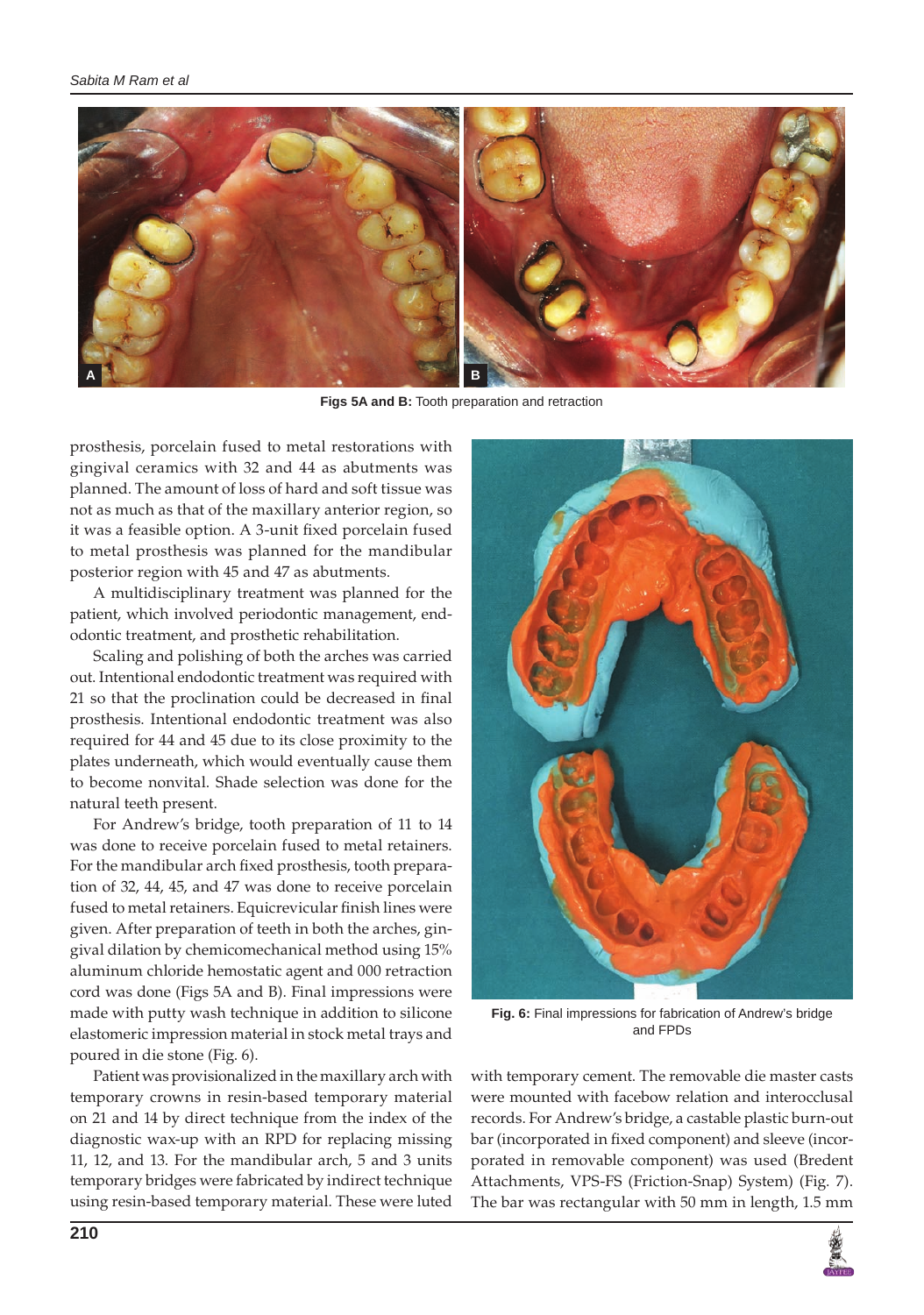



**Fig. 7:** Plastic burn-out bar pattern with retentive sleeve **Fig. 8:** Wax pattern for fixed component





**Fig. 9:** Metal trial of maxillary fixed prosthesis and mandibular bisque trial

in width, and 3.5 mm in vertical height. A minimum of 2 mm vertical height was required for sufficient strength to support the removable component.<sup>6</sup> The sleeve/clip used provided friction fit of retention level 2.

Wax pattern was fabricated on 21 and 14 for full copings, and the prefabricated bar was cut to required dimension and attached to mesial aspects of abutment copings; care was taken that it followed the arch form with an angulation to facilitate clip placement (Fig. 8). It was casted in nickel – chromium alloy, retrieved, finished, and checked for the fit on master cast. At the same time, the casting for the other FPDs in the mandibular arch was also done, and the metal substructure was checked on the cast and their bisque trial was carried out intraorally (Fig. 9). Later, all these were checked intraorally for their fit and occlusal relation. After ceramic layering and glazing of all the restorations, the bar was finished and polished overall except for the groove present in the center of the bar, so as to preserve frictional gripping of retentive sleeves (Fig. 10). The fixed component of the Andrew's bridge was placed and checked intraorally, the clip was placed in position and was additionally blocked out for ease of pick-up in irreversible hydrocolloid impression material (Fig. 11).

The teeth arrangement for the RPD component was done on the master cast using the diagnostic putty index



**Fig. 10:** Maxillary fixed component



**Fig. 11:** Pick-up impression

(Fig. 12). Since there was loss of labial alveolar bone in upper anterior region, gingival flange was fabricated so as to aid in closure of defect to replace missing hard and soft tissues and provide lip support. After satisfactory try-in denture, it was processed into heat cure acrylic resin. The fixed component was then luted on the abutment teeth with glass ionomer cement. The mandibular FPDs were also luted. The clip was placed over the bar in position. The removable part was tried for fit, esthetics,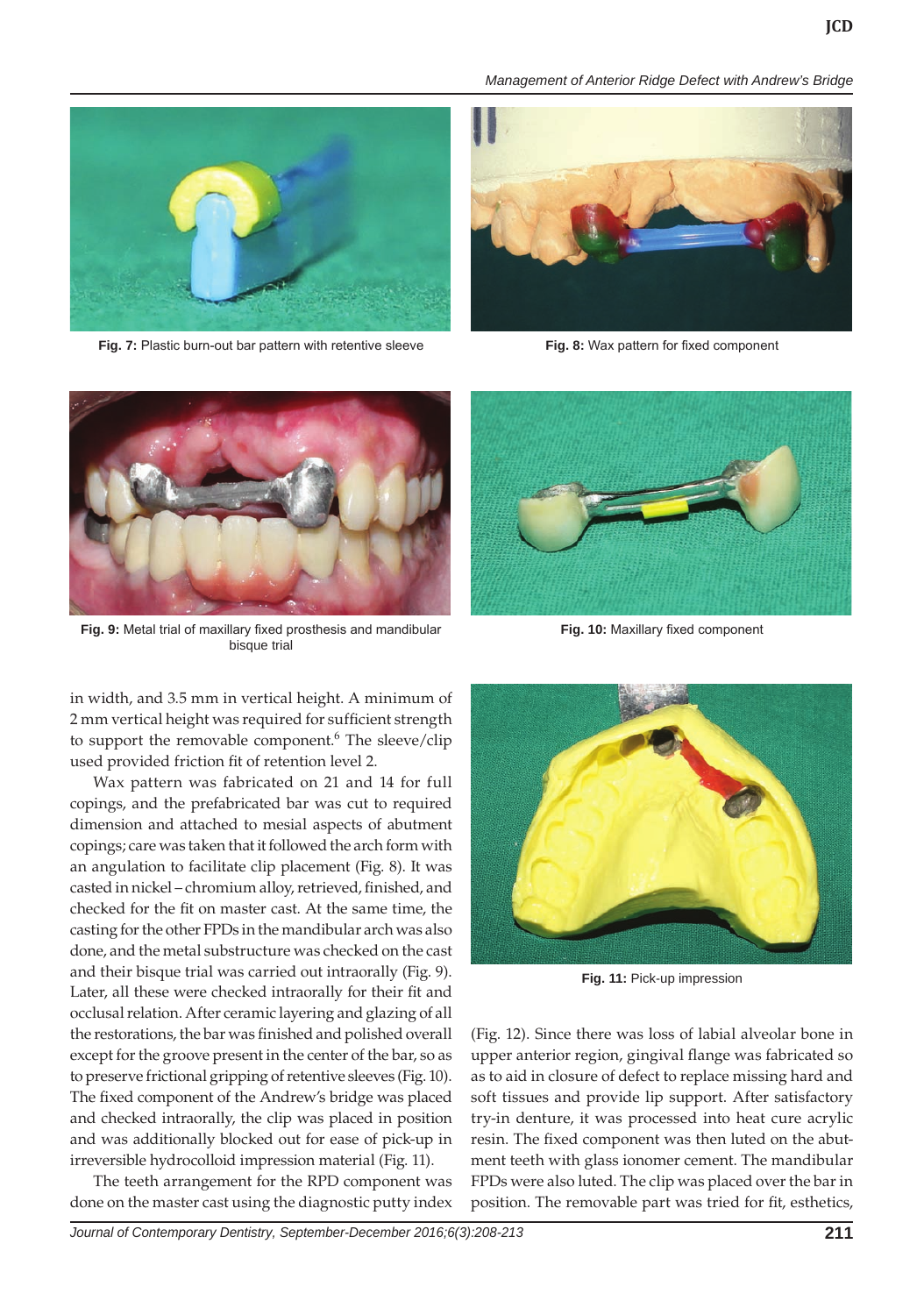



**Fig. 12:** Mounted cast with prosthesis **Fig. 13:** For pick-up of the sleeve in the removable component



**Figs 14A and B:** Pick-up of the clip in removable component

and space for pick-up of clip in autopolymerizing acrylic resin. Potential undercuts intraorally were blocked (Fig. 13), and space was created in the intaglio surface for autopolymerizing resin. Small quantity of fluid consistency of autopolymerizing resin was loaded onto the intaglio surface of the denture and placed over the bar with the clip such that the retentive clip was picked up in the removable component (Figs 14A and B). The removable component was

clipped onto the bar of the fixed component, and the luting of the mandibular arch FPDs was completed (Fig. 15). The patient was trained for placement and removal of the denture (Fig. 16). Hygiene instructions included daily use of mouthrinse, interdental brushing, and flossing beneath the rectangular bar and adjacent abutment teeth. A WaterPik device for oral irrigation was advised. Periodic recall at first week, and first month followed by 3 months up to 6 months was carried out with no loss of retention or adaptability with either components of final prosthesis.



**Fig. 15:** Postoperative extraoral image



**Fig. 16:** Postoperative intraoral image